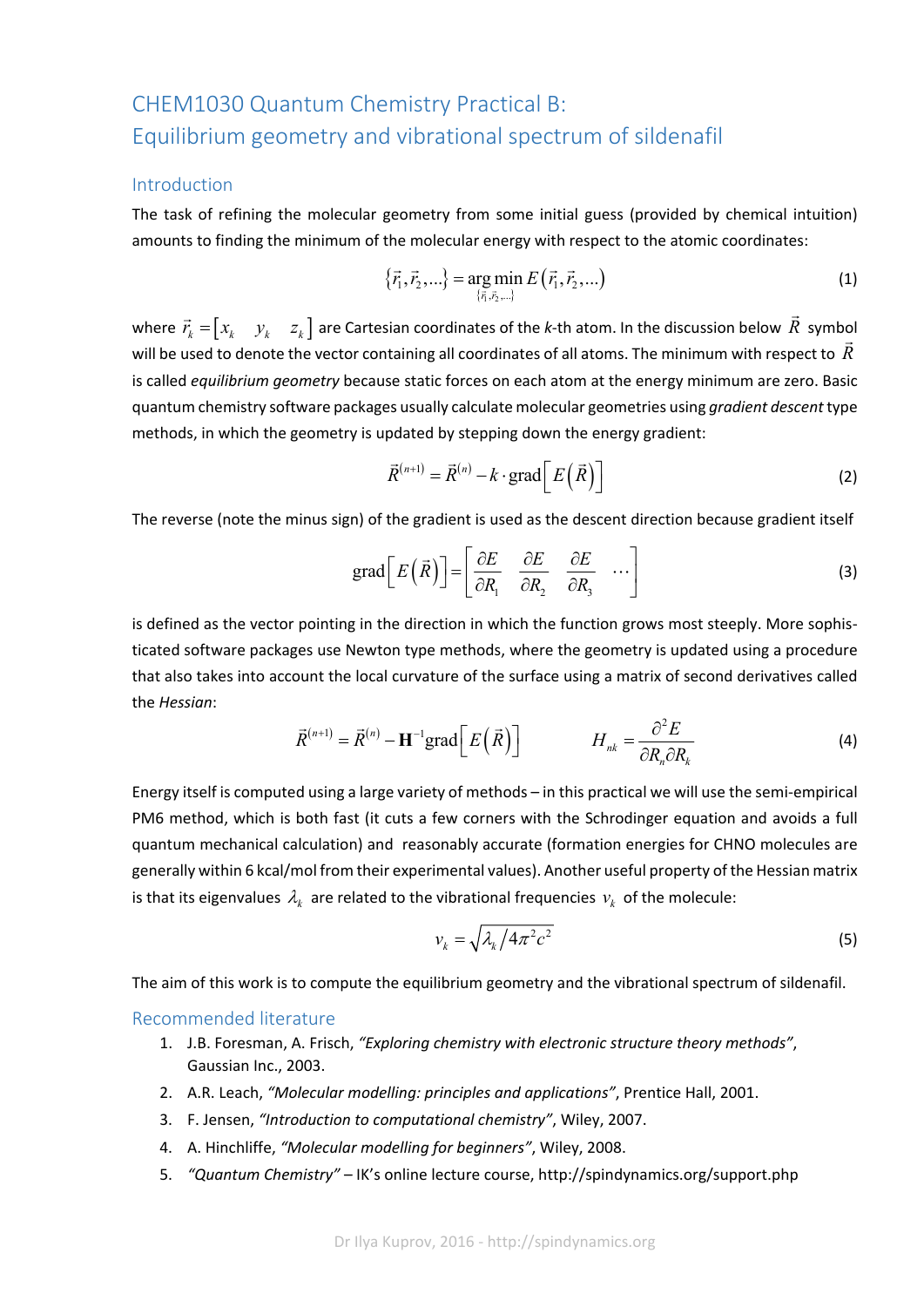## Geometry specification and optimization

1. Launch GaussView (Start/All Programs/GaussView 5.0/GaussView). The following windows will appear:



The left one is the *control window* (file load and save operations, calculation options, tool selec‐ tors, *etc.*) and the right one is the *canvas*, on which the molecule is drawn.

Click once in the middle of the canvas window. A methane molecule would appear. Click once on any of the hydrogens. Methane would be transformed into ethane. By selecting different atoms and groups in the control window and clicking on various parts of the molecule in the canvas, a variety of structures may be drawn. Use bond length, bond angle and dihedral angle buttons in the control window to refine your drawings.

Molecular structure drawing functionality in GaussView is quite intuitive – as a practical exercise, try drawing an ethanol molecule and changing various aspects of its geometry, deleting and re‐

adding atoms and adding various substitu‐ ents in place of the hydrogen atoms. Make sure you are comfortable with structure drawing before moving on to the next step.

2. Open a new canvas window in GaussView (*File / New / Create Molecule Group*) and draw the sildenafil molecule. This will take considerable effort – real molecules are more crowded in 3D space than their stick repre‐ sentations suggest.

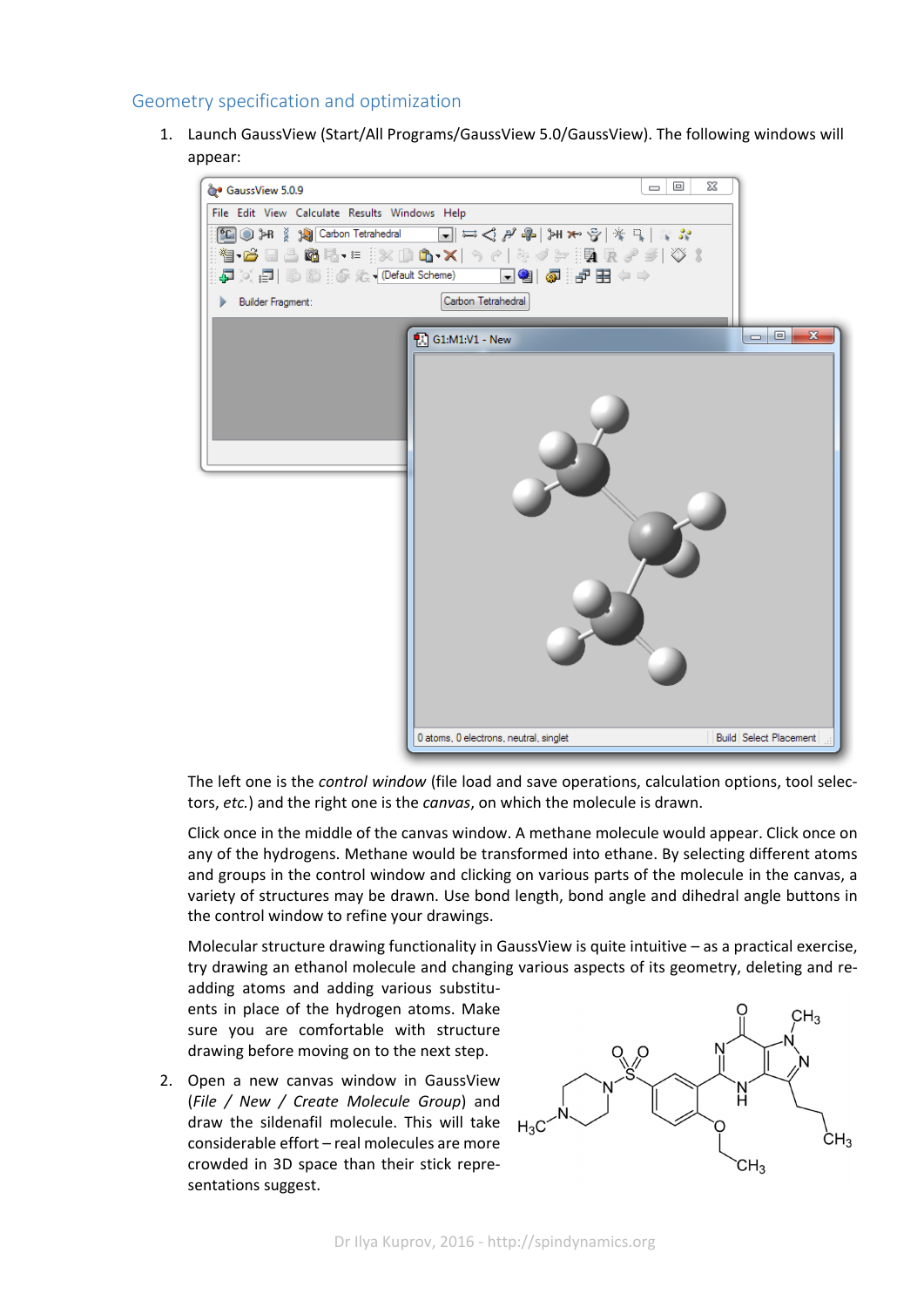

- 3. Perform molecular geometry optimization using PM6 method in vacuum: launch Gaussian inter‐ active job setup window (*Menu / Calculate / Gaussian Calculation Setup*), select *Optimization* in the *Job Type* tab, in the *Method* tab set method to *Ground State Semi‐Empirical Default Spin PM6*, then click *Submit* button. The program will ask you for the name of the calculation output ("log") file. Choose an easily recognizable file name and some reasonable location, for example Desktop. Let Gaussian calculation run its course. If Gaussian returns an error, check for atom colli‐ sions and invalid valences in the structure you have drawn.
- 4. Open the log file in GaussView (tick the *Read In‐ termediate Geometries* box in the file open win‐ dow) and inspect the resulting molecular geome‐ tries – there would be a few dozen, starting from the geometry you have provided and ending with the energy minimum geometry. Then click *Menu / Results / Optimization* and inspect the energy and the gradient curves produced by the optimi‐ zation process. Both the energy and the gradient curve should be decaying.
- 5. Inspect the final geometry and comment on the geometry changes that occur during the energy optimization process. Choose five or six common bond types and plot your calculated bond lengths (measure them on the optimized geometry) against the corresponding bond length in the crystallographic structure of sildenafil (*sildena‐*



*fil.cif* file), which is available on Blackboard. Make a conclusion on the practical accuracy of the semi-empirical methods for molecular structure refinement.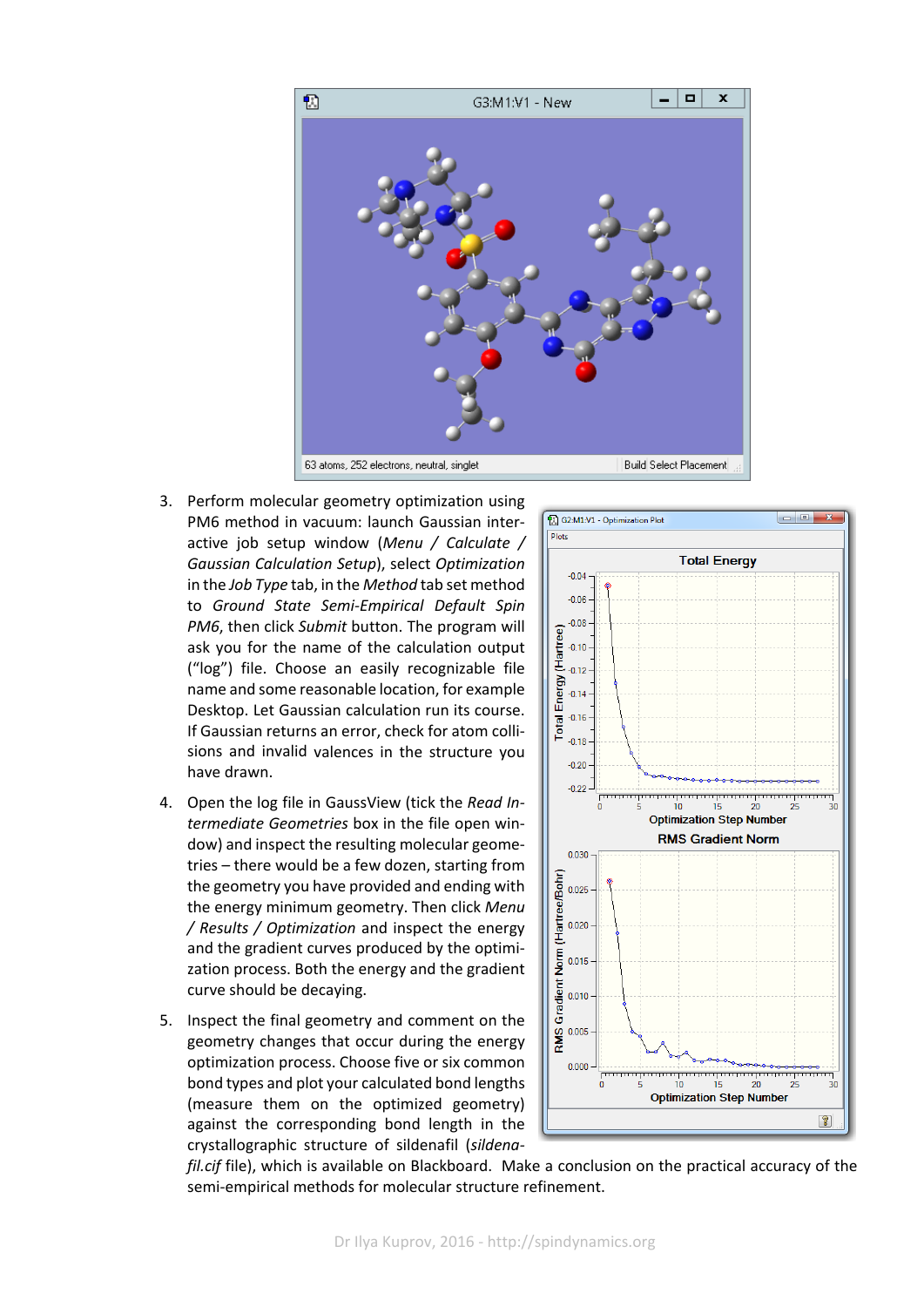#### Vibrational spectrum calculation

Open the geometry optimization log from the previous section and scroll GaussView geometry window to the last geometry. Open the interactive job setup window (*Menu / Calculate / Gaussian Calculation Setup*), select *Frequency* in the *Job Type* field and tick the *Save Normal Modes* box.

| ×<br>忉<br>G1:M1:V1 - Gaussian Calculation Setup                                                         |        |              |        |         |              |            |            |                 |           |                  |
|---------------------------------------------------------------------------------------------------------|--------|--------------|--------|---------|--------------|------------|------------|-----------------|-----------|------------------|
| Title:<br>Keywords:<br>#freq=savenormalmodes pm6 geom=connectivity<br>Charge/Mult.:<br>01               |        |              |        |         |              |            |            |                 |           |                  |
| Job Type                                                                                                | Method | Title        | Link 0 | General | <b>Guess</b> | <b>NBO</b> | <b>PBC</b> | Solvation       | Add. Inp. |                  |
| Frequency<br>$\checkmark$                                                                               |        |              |        |         |              |            |            |                 |           |                  |
| Default<br>Save Normal Modes<br>Compute Raman<br>Compute VCD<br>▿<br>$\vee$                             |        |              |        |         |              |            |            |                 |           |                  |
| Read Incident Light Freqs<br>Default<br>No<br>Compute ROA<br>Skip diag. of full matrix<br>v<br>$\omega$ |        |              |        |         |              |            |            |                 |           |                  |
| Select Normal Modes<br>Modes:<br>Atoms:                                                                 |        |              |        |         |              |            |            |                 |           |                  |
| <b>Anhamonic Corrections</b><br>Specify Anhamonic Modes:<br>1                                           |        |              |        |         |              |            |            |                 |           |                  |
| Compute projected frequencies                                                                           |        |              |        |         |              |            |            |                 |           |                  |
| Additional Keywords:<br>Update                                                                          |        |              |        |         |              |            |            |                 |           |                  |
| (Unnamed Scheme)<br>Scheme:<br>$\checkmark$                                                             |        |              |        |         |              |            |            |                 |           |                  |
| Submit                                                                                                  |        | Quick Launch | Cancel |         | Edit         |            | Retain     | <b>Defaults</b> |           | Help<br>$\ldots$ |

Then click on the *Method* tab and select *Ground State Semi‐Empirical Default Spin PM6* as the calculation method. Click the *General* tab and tick the *Additional Print* box.

| Đ.<br>Title:<br>Keywords:                                                            |                                  |              |           | G1:M1:V1 - Gaussian Calculation Setup<br>#p freq=savenormalmodes pm6 geom=connectivity |              |            |                         |           |           | $\mathsf{x}$ |
|--------------------------------------------------------------------------------------|----------------------------------|--------------|-----------|----------------------------------------------------------------------------------------|--------------|------------|-------------------------|-----------|-----------|--------------|
| Charge/Mult.:                                                                        | 0 <sub>1</sub>                   |              |           |                                                                                        |              |            |                         |           |           |              |
| Job Type                                                                             | Method                           | Title        | Link 0    | General                                                                                | <b>Guess</b> | <b>NBO</b> | PBC                     | Solvation | Add. Inp. |              |
|                                                                                      | Use Quadratically Convergent SCF |              |           |                                                                                        | ▿            |            | <b>Additional Print</b> |           |           |              |
| Use Modified Redundant Coordinates<br><b>Write Connectivity</b><br>$\checkmark$<br>▿ |                                  |              |           |                                                                                        |              |            |                         |           |           |              |
| Ignore Symmetry<br>Compute polarizabilities                                          |                                  |              |           |                                                                                        |              |            |                         |           |           |              |
|                                                                                      | Use Counterpoise                 |              |           |                                                                                        | $\checkmark$ |            | Write PDB Data          |           |           |              |
| $\checkmark$                                                                         | Write Gaussian Fragment Data     |              |           |                                                                                        |              |            |                         |           |           |              |
| Use MaxDisk=                                                                         | 2                                |              | <b>GB</b> | $\cup$                                                                                 |              |            |                         |           |           |              |
|                                                                                      |                                  |              |           |                                                                                        |              |            |                         |           |           |              |
|                                                                                      |                                  |              |           |                                                                                        |              |            |                         |           |           |              |
|                                                                                      |                                  |              |           |                                                                                        |              |            |                         |           |           |              |
| Additional Keywords:                                                                 |                                  |              |           |                                                                                        |              |            |                         |           |           | Update       |
| Scheme: (Unnamed Scheme)                                                             |                                  |              |           |                                                                                        |              |            |                         |           |           | v            |
|                                                                                      |                                  |              |           |                                                                                        |              |            |                         |           |           |              |
|                                                                                      |                                  |              |           |                                                                                        |              |            |                         |           |           |              |
| Submit                                                                               |                                  | Quick Launch | Cancel    |                                                                                        | Edit         |            | Retain                  |           | Defaults  | Help<br>цÍ.  |

Click the *Submit* button at the bottom of the window, specify log file name and location and let the calcu‐ lation run its course. When the calculation finishes, open the log file with GaussView. Go to *Menu / Results / Vibrations* and click the *Start Animation* button. Inspect ten normal modes of your choice (those corre‐ sponding to the highest vibrational frequencies are usually easier to analyse) and classify those normal